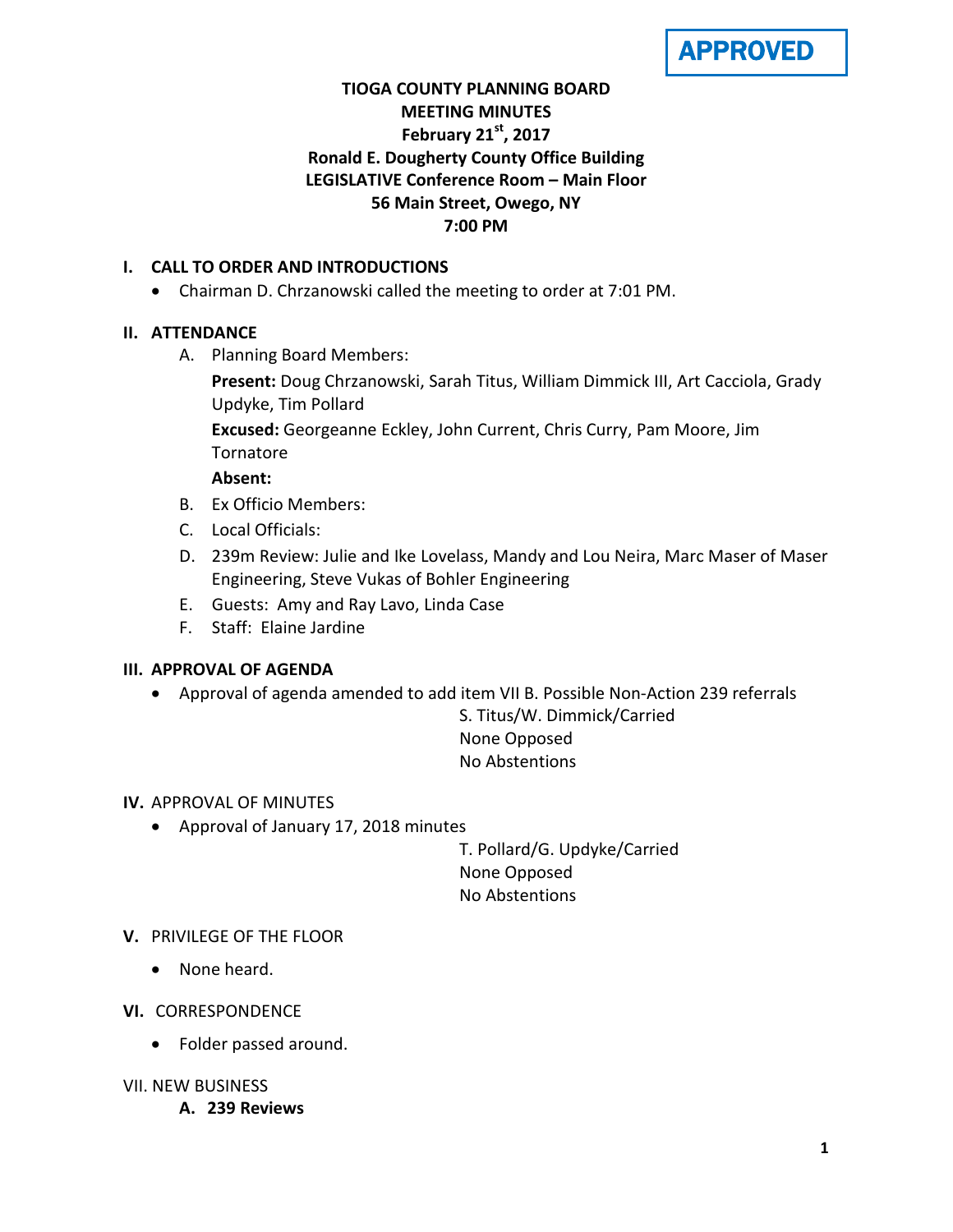

# **1. County Case 2018-003: Village of Owego, Rezoning Turtletown, Turtletown Residents**

The applicants are requesting to rezone their properties as indicated on the local law and on the map from the current Residential 3 (R3) to Residential 2 (R2). All twenty-eight (28) properties owners have signed the petition for this rezoning action. This action would decrease the density of structures and residents allowed to locate in this neighborhood in the Village of Owego. As much of the area is located within FEMA's Special Flood Hazard Area 1% annual chance of flood, the decrease in allowed density will increase safety in the area by not exposing additional multiple families to potential flooding.

Staff recommends approval of the rezoning request.

**Q.T. Pollard –** Will there be any non-conforming properties as a result of this, and if so, how many? **A. E. Jardine** – Yes, there will be. The VOO Board of Trustees is aware of this. Unsure of the number impacted.

#### **Motion to recommend approval of the Rezoning:**

| S. Titus/W. Dimmick/Carried |   |  |
|-----------------------------|---|--|
| <b>Yes</b>                  | 6 |  |
| No                          | n |  |
| <b>Abstention</b>           | n |  |

# **2. County Case 2018-004: Town of Candor, Site Plan Review, DNPY, LLC Dollar General**

The applicant is requesting site plan review approval to construct a 9,100 square foot general retail commercial store on the existing 2-acre parcel. There will be one driveway for ingress and egress from NYS Route 96B and 30 parking spaces are provided. There will be two light poles in the parking lot, small lighting wall packs on the building, one interior-lit wall sign and one-interior-lit pylon sign.

Hours of operation are set at 7:00 AM to 11:00 PM daily. Vehicle trips generated are expected to be around 16 in morning peak times and 27 in the evening peak times each, with an average estimate of 195 total vehicle trips per day. Employee information has not been provided.

This is general retail use is proposed in a suitable location and is appropriate for the area. The increased sales tax will benefit the Candor community.

Staff recommends approval of the site plan review with the conditions that the applicant develops and submits a SWPPP to NYS DEC, consults with the Tioga County Health Department on septic system design and installation, and complies with the requirements outlined in the NYS DOT Region 9 Site Plan Review Committee comment letter (which E. Jardine will provide to the applicant).

#### **Motion to recommend approval of the site plan review with the conditions noted:**

|                   | W. Dimmick/G. Updyke/ Not Carried |
|-------------------|-----------------------------------|
| <b>Yes</b>        | 5                                 |
| Nο                | n                                 |
| <b>Abstention</b> | 1 (A. Cacciola)                   |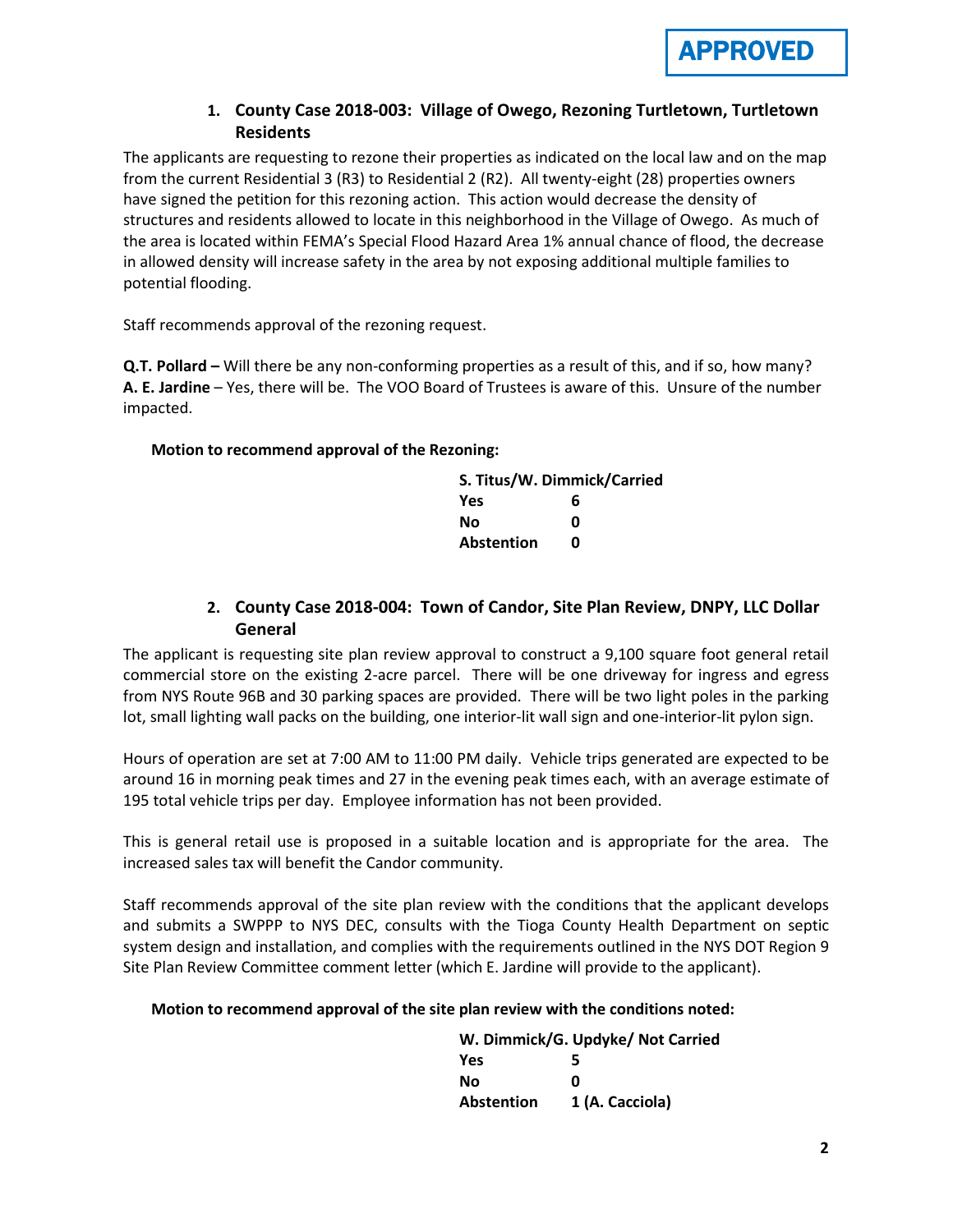# **3. County Case 2018-005: Village of Spencer, Site Plan Review, Fun City Service, LLC**

The applicant is requesting site plan review approval to re-construct the 4,500 square foot convenience store on this existing 0.6-acre gas station site. The only thing that is changing is the convenience store itself that will move back to the rear of the property, with new asphalt pavement and marked parking spaces. Everything else on site will remain the same including the locations and numbers of gas pumping stations, the pylon sign, the hours of operation, the number of employees and the number of vehicle trips. The proposal to update the existing convenience store should have little impact on the small Spencer community. It will improve the aesthetics at this main intersection in the village, as well as adding improved vehicular circulation and stormwater drainage.

E. Jardine then updated TCPB members on information provided by Wendy Walsh, Tioga County Soil & Water District Manager, regarding drainage and stormwater management on the site related to the high water table in the area and the sole source primary aquifers. In these conditions, dry wells for drainage are not recommended.

Staff recommends approval of the site plan review with the conditions of complying with the NYS DOT Region 9's Site Plan Review Committee comment letter, resolving the septic system design and permitting issue with NYS DEC and connecting with the TC SWCD Manager to resolve the stormwater management and drainage issues.

Marc Maser then discussed the project with TCPB Members. He stated he will also be working with the TC HD on updating the private water well, although its location will remain the same. He also informed the Board that the requirement for a NYS DEC permit for exceeding 1,000 gallons of discharge per day was a result of change in regulations. The location will be moved from under the parking lot to the rear of the new convenience store as it is more important to stay further away from neighbors' water wells than Nichols Pond.

**Q. D. Chrzanowski –** How long will construction take? **A. M. Maser** – About four months.

#### **Motion to recommend approval of the site plan review with the conditions noted:**

|            | W. Dimmick/D. Chrzanowski/ Carried |
|------------|------------------------------------|
| Yes        | 6                                  |
| No         | n                                  |
| Abstention |                                    |

# **4. County Case 2018-006: Village of Owego, Rezoning 233-249 Front Street, Neira and Lovelass**

The applicants are requesting to rezone their properties as indicated on the local law and on the map from the current Residential 2 (R2) to Business (B) along the north side of Front Street. Two of the four property owners are requesting this zoning change and have signed the local Village of Owego zoning application. These two properties make up 57% of the street frontage along these four lots.

The two applicants / property owners both wish to start low-impact businesses on these properties within the existing houses on the lots. While only two of the four property owners have signed to request this zoning change, their two properties' street frontage complies with the Village's zoning code. This action would extend the business/commercial area a bit more eastward down Front Street. There are already medical offices within the homes on the south side of this portion of Front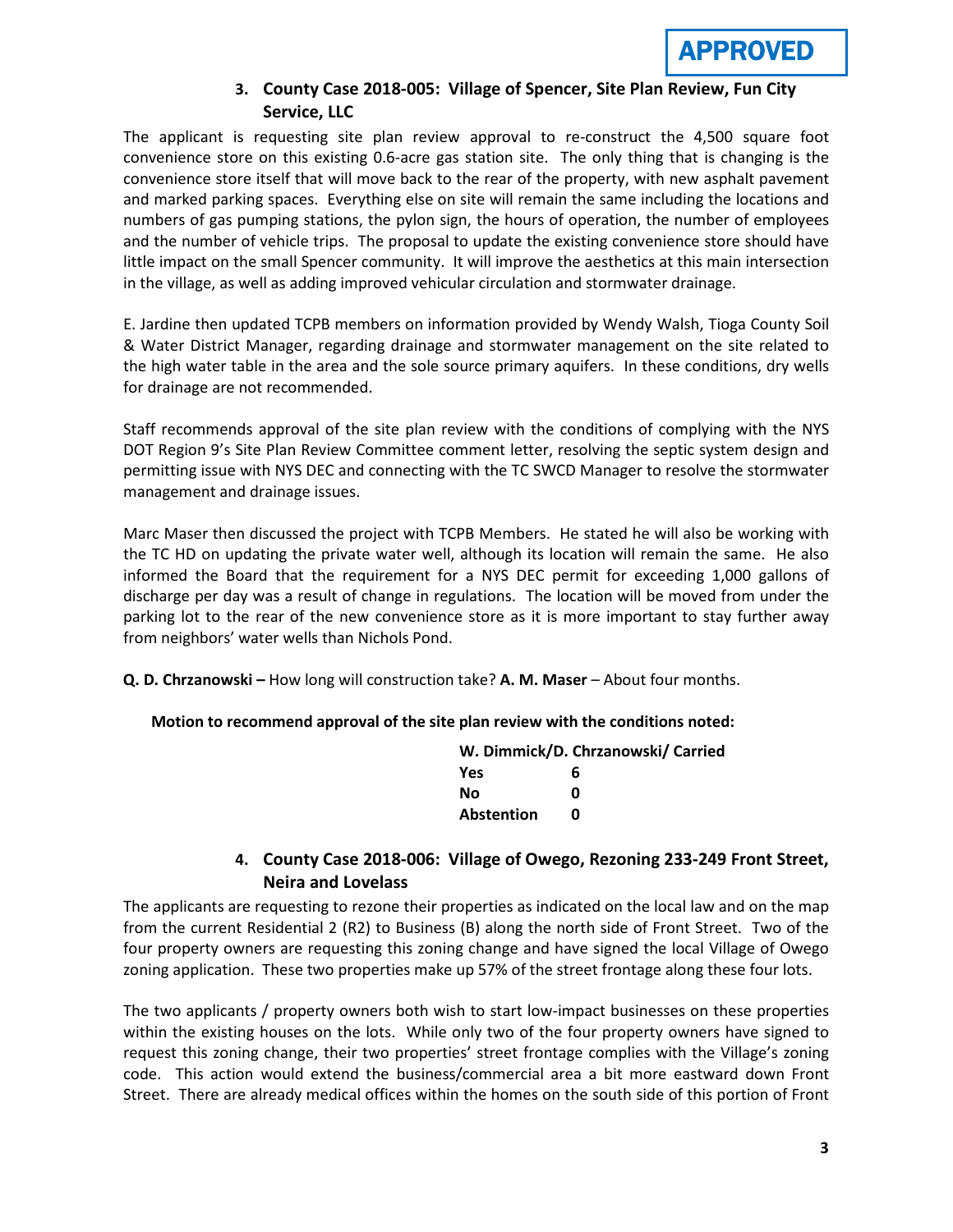

Street, so establishing businesses in this small area would not be out character, especially if the existing housing structures are used for future businesses.

E. Jardine then updated TCPB members that the VOO Planning Board met and recommended disapproval of the rezoning from R2 to Business due to neighbor opposition and long term impacts on the neighborhood. They instead recommended approval of rezoning R2 to R3. If the Neira's agree to modify their proposed business plan to comply with the village code's R1 home occupation definition and requirements, this would satisfy all parties needs and concerns. The only outstanding factor is the VOO Code Enforcement Officer has to make the determination that the Neira business will qualify for a home occupation.

Staff recommends approval of the rezoning request (R2 to R3) with the condition that the VOO CEO works with the Neira's so their business will comply with the R1 zoning district regulation and home occupation definition.

**Q. T. Pollard –** Are the Lavos favorable to R3 rezone? **A. A. Lavo** – Yes, we are very happy with that.

#### **Motion to recommend approval of the rezoning with the condition noted:**

| D. Chrzanowski/S. Titus/ Carried |   |  |
|----------------------------------|---|--|
| <b>Yes</b>                       | 6 |  |
| Nο                               | ŋ |  |
| <b>Abstention</b>                | n |  |

## **B. Possible Non-Action 239 referrals**

- **1.** Town of Nichols, lot density area variance, Tinney TCPB agreed to send this back to the town waiving TCPB comment with the condition that Ag Data Statement procedure was still carried out.
- **2.** Town of Candor, site plan review, Bostwick Auction expansion TCPB requested to have this case proceed through the 239 referral process due to traffic safety concerns.

## **III. REPORTS**

- **A. Local Bits and Pieces**
	- **1. Town of Candor A. Cacciola** 
		- Art reported he was reappointed to the Town Planning Board.

## **2. Town of Nichols** – P. Moore

- Not in attendance.
- **3. Town of Berkshire**  T. Pollard
	- The Town Board will hold a public hearing for the Dollar General SPR on February 26th.
	- Amish farmers are making a presence in Berkshire.
- **4. Town of Tioga –** D. Chrzanowski